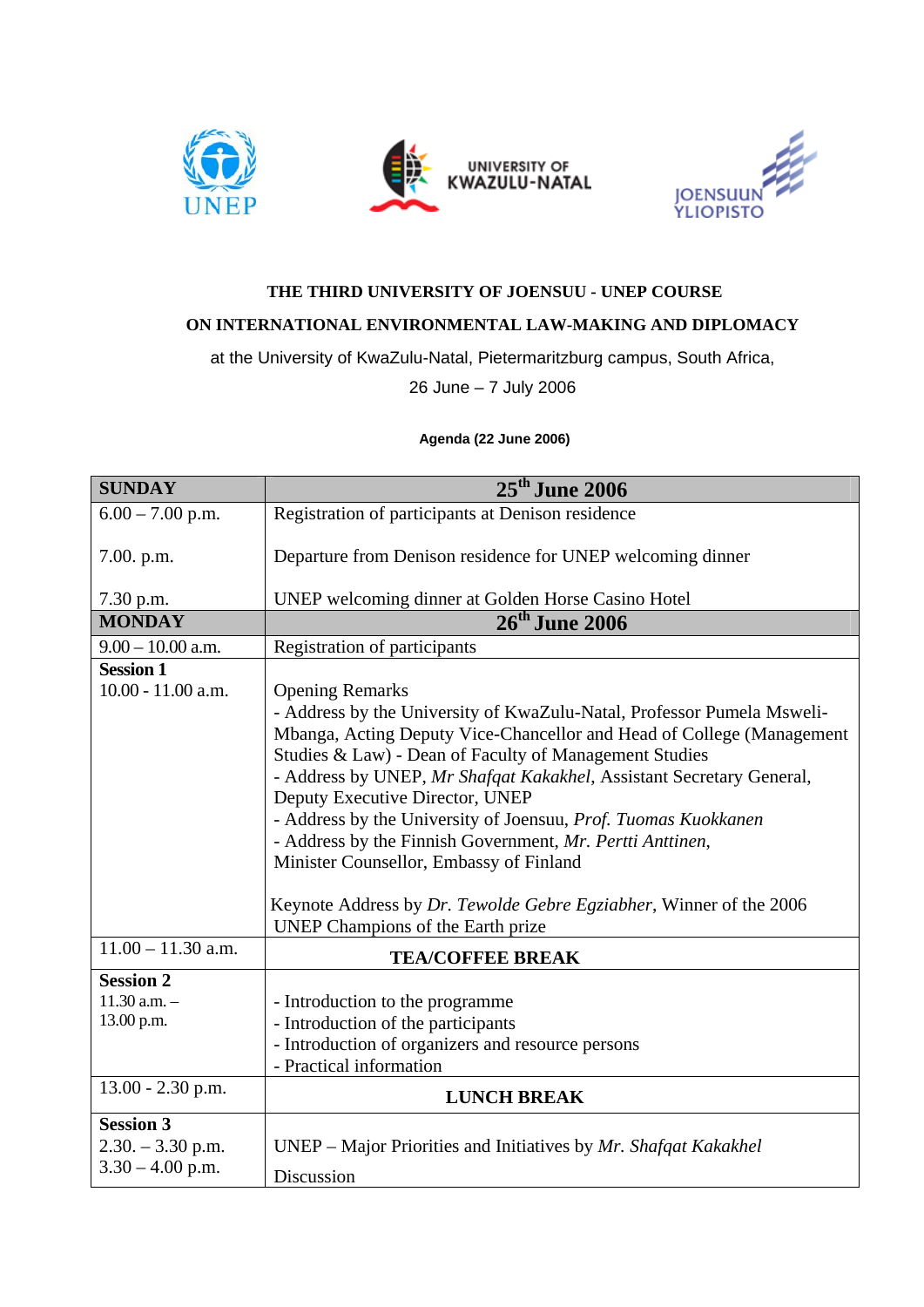| $4.00 - 4.30$ p.m.                                 |                                                                                                                                                                                                            |
|----------------------------------------------------|------------------------------------------------------------------------------------------------------------------------------------------------------------------------------------------------------------|
|                                                    | <b>TEA/COFFEE BREAK</b>                                                                                                                                                                                    |
| <b>Session 4</b><br>$4.30 - 5.30$ p.m.             | Treaty-making and general international law – humanitarian law and<br>biodiversity, by Prof Michael Cowling, Dean, Faculty of Law, University of<br>KwaZulu-Natal                                          |
| 7.00 p.m.                                          | Reception hosted by the University of KwaZulu-Natal                                                                                                                                                        |
| <b>TUESDAY</b>                                     | $27^{\text{th}}$ June 2006                                                                                                                                                                                 |
| <b>Session 5</b>                                   |                                                                                                                                                                                                            |
| 9.00 - 9.45 a.m.                                   | Introduction to biodiversity issues by Dr. Michelle Hamer, School of<br>Biological Sciences, University of KwaZulu-Natal                                                                                   |
| <b>Session 6</b><br>$9.45 - 10.30$ a.m.            | Evolution of biodiversity related instruments by Mr. Ed Couzens, Senior<br>Lecturer, University of KwaZulu-Natal                                                                                           |
| 10.30 - 11.00 a.m.                                 | <b>TEA/COFFEE BREAK</b>                                                                                                                                                                                    |
| <b>Session 7</b>                                   |                                                                                                                                                                                                            |
| $11.00$ a.m. $- 12.30$                             | Global Development and Perspectives in Biosafety Issues by Dr. Tewolde                                                                                                                                     |
| p.m.                                               | Gebre Egziabher                                                                                                                                                                                            |
| 12.30 - 2.00 p.m.                                  | <b>LUNCH BREAK</b>                                                                                                                                                                                         |
| <b>Session 8</b>                                   |                                                                                                                                                                                                            |
| $2.00 - 2.45$ p.m.                                 | Negotiating process leading to the CBD presented by Ms. Barbara Ruis,<br>Legal officer, UNEP, on behalf of Ms. Iwona Rummel-Bulska, UNEP                                                                   |
| <b>Session 9</b>                                   |                                                                                                                                                                                                            |
| $2.45 - 3.30$ p.m.                                 | Biodiversity related instruments (other than CBD) by <i>Prof. Michael Kidd</i><br>University of KwaZulu-Natal                                                                                              |
| $3.30 - 4.00$ p.m.                                 | <b>TEA/COFFEE BREAK</b>                                                                                                                                                                                    |
| <b>Session 10</b><br>$4.00 - 4.45$ p.m.            | The Convention on Biological Diversity and its Impact on National<br>Implementation presented by Ms. Barbara Ruis on behalf of Mr. Ahmed<br>Djoghlaf, Executive Secretary, CBD Secretariat                 |
| <b>Session 11</b><br>$4.45 - 5.30$ p.m.            | Discussion on CBD and biodiversity related instruments moderated by Prof.<br>Michael Kidd and Ms. Barbara Ruis                                                                                             |
| <b>WEDNESDAY</b>                                   | $28^{\text{th}}$ June 2006                                                                                                                                                                                 |
| <b>Session 12</b><br>9.00-10.30. a.m.              | International environmental negotiations with a special focus on negotiating<br>blocs Mr. Donald Kaniaru, former Director, UNEP and diplomat; currently<br>Chairman, National Environment Tribunal, Kenya. |
| 10.30 - 11.00 a.m.                                 | <b>TEA/COFFEE BREAK</b>                                                                                                                                                                                    |
| <b>Session 13</b><br>$11.00$ a.m. $-12.30$<br>p.m. | International environmental negotiations with a special focus on EU<br>coordination by Dr. Nicola Notaro, Legal Adviser, European Commission,<br><b>Environment Directorate General</b>                    |
| 12.30.-2.00 p.m.                                   | <b>LUNCH BREAK</b>                                                                                                                                                                                         |
| <b>Session 14</b><br>$2.00 - 3.30$ p.m.            | Discussion on negotiating blocs moderated by Mr. Donald Kaniaru and Dr.<br>Nicola Notaro                                                                                                                   |
| 3.30.-4.00 p.m.                                    | <b>TEA/COFFEE BREAK</b>                                                                                                                                                                                    |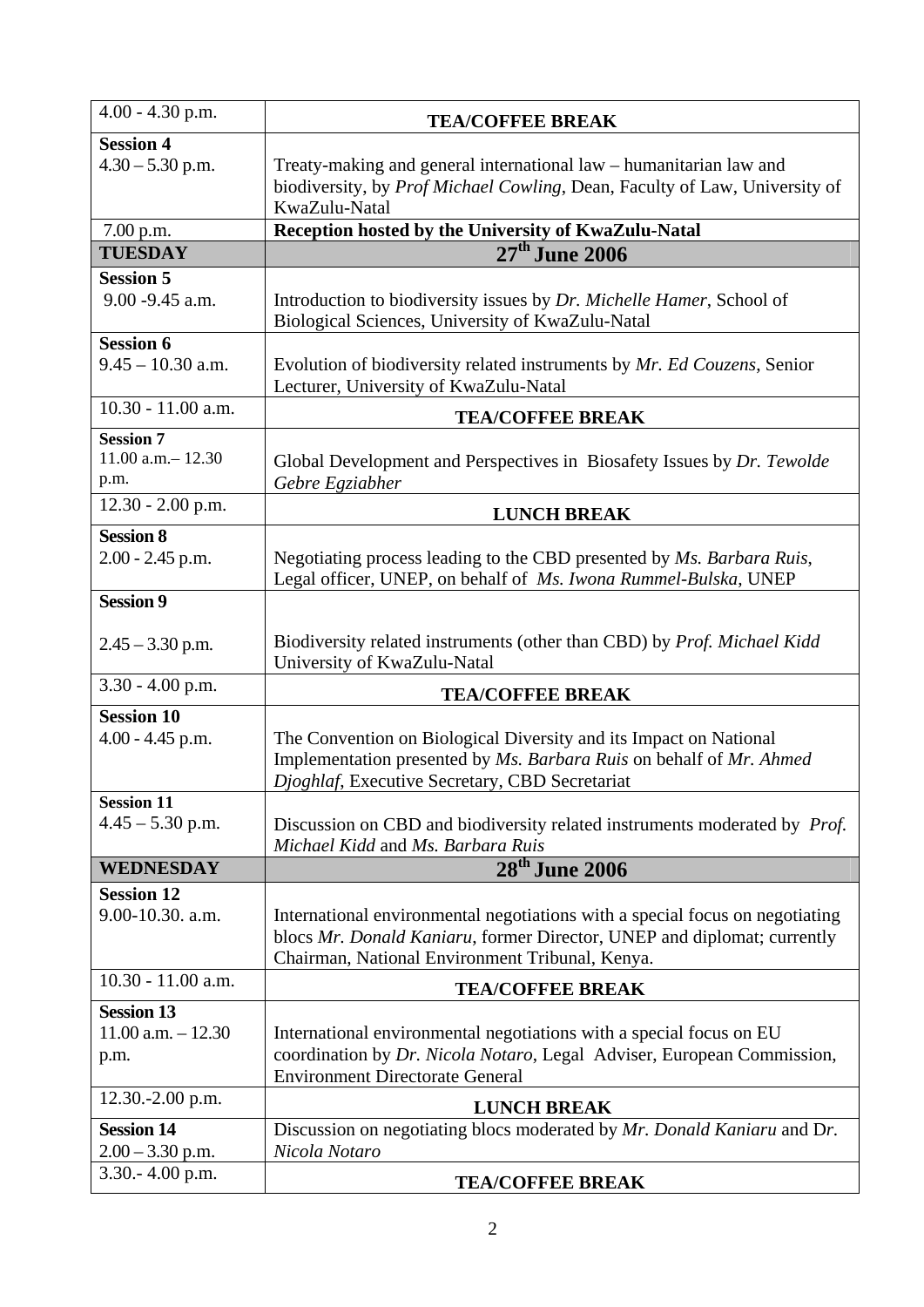| <b>Session 15</b>    | Access and Benefit Sharing in the context of Convention on Biological                |
|----------------------|--------------------------------------------------------------------------------------|
| $4.00 - 4.30$ . p.m. | Diversity by Ms. Maria Mbengashe, Chief Director, South African                      |
|                      | Department of Environmental Affairs and Tourism                                      |
| <b>Session 16</b>    |                                                                                      |
| $4.30 - 5.15$ p.m.   | Environmental negotiations by Mr. Brook Boyer                                        |
| <b>Session 17</b>    |                                                                                      |
| $5.15 - 5.45$ p.m.   | Introduction of the negotiation workshop by Mr. Brook Boyer and Ms.<br>Barbara Ruis, |
|                      | Negotiation exercise prepared by UNITAR and UNEP – different groups                  |
|                      | will represent different countries and organizations and negotiate a common          |
|                      | text                                                                                 |
| <b>THURSDAY</b>      | 29th June 2006                                                                       |
| 9.00 - 12.30 a.m.    | Negotiation workshop (cont.)                                                         |
| 12.30 - 2.00 p.m.    | <b>LUNCH BREAK</b>                                                                   |
| $2.00 - 4.00$ p.m.   | Negotiation workshop (cont.)                                                         |
| 4.00 - 4.30 p.m.     | <b>TEA/COFFEE BREAK</b>                                                              |
| $4.30 - 6.00$ p.m.   | Negotiation workshop - Plenary                                                       |
| <b>FRIDAY</b>        | 30 <sup>th</sup> June 2006                                                           |
| <b>Session 18</b>    |                                                                                      |
| 8.00 a.m.            | Departure for excursion from Pietermaritzburg                                        |
| 10.00 a.m.-          | <b>Arrival to Giant's Castel</b>                                                     |
| 1.00 p.m.            | Walk to Main Caves in two groups $(10.00 - 12.00 \text{ and } 11.00 - 13.00)$        |
| 1.30.-2.00 p.m.      | Picnic lunch                                                                         |
| 2.00-4.00 p.m.       | Drive to Didima                                                                      |
| $4.00 - 6.00$ p.m.   | Free time, relaxation, short walk                                                    |
| $6.00 - 7.00$ p.m.   | Lecture on KwaZulu-Natal Wildlife by Mr. Roger Porter, KZN Wildlife                  |
| 7.00 p.m. -          | Dinner                                                                               |
| <b>SATURDAY</b>      | $1st$ July 2006                                                                      |
| $7.00 - 9.00$ a.m    | <b>Breakfast</b>                                                                     |
| $9.00 - 11.00$       | Possibility to visit Rock art centre                                                 |
| $11.00 - 13.00$      | Drive from Didima to Tala Game Reserve, game drive                                   |
| $1.30 - 2.00$        | Picnic lunch in Tala Game Reserve                                                    |
| $2.00 - 3.00$ p.m.   | Game drive (cont.)                                                                   |
| $3.00 - 5.00$ p.m.   | Phezulu Safari Village - crocodile/snake centre, Zulu dancing/show                   |
| 5.00 p.m. -          | <b>Traditional Zulu dinner</b>                                                       |
| 8.30 p.m.            | Arrival back in Pietermaritzburg                                                     |
| <b>SUNDAY</b>        | $2nd$ July 2006                                                                      |
|                      | Free day                                                                             |
|                      |                                                                                      |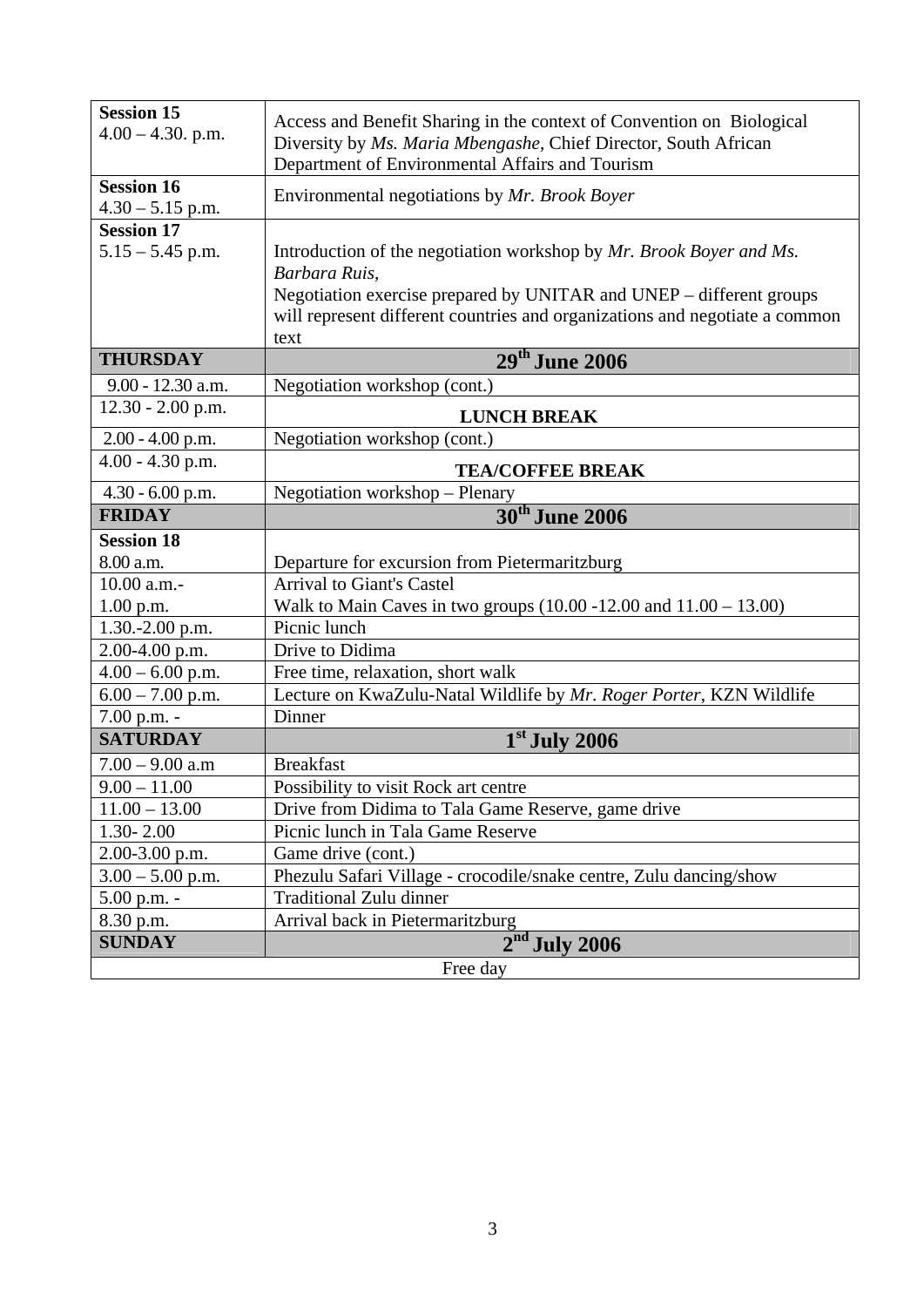| WEEK 2                                                         |                                                                                                                                                                                     |  |
|----------------------------------------------------------------|-------------------------------------------------------------------------------------------------------------------------------------------------------------------------------------|--|
| <b>MONDAY</b>                                                  | $3rd$ July 2006                                                                                                                                                                     |  |
| <b>Session 19</b><br>$9.00 - 10.00$ a.m.                       | CBD and the Decade of Education for Sustainable Development by $Ms$ .<br>Akpezi Ogbuigwe, Head, Environmental Education and Training, UNEP                                          |  |
| <b>Session 20</b><br>10.00.-10.30. a.m.                        | Liability and Redress in the Context of the Cartagena Protocol on Biosafety<br>by Ms. Maria Mbengashe                                                                               |  |
| $10.30 - 11.00$ . a.m.                                         | <b>TEA/COFFEE BREAK</b>                                                                                                                                                             |  |
| <b>Session 21</b><br>$11.00 - 12.30$ p.m.                      | Traditional Knowledge and Biological Resources, including access and<br>benefit sharing by Ass. Prof. Loretta Feris, University of Pretoria                                         |  |
| $12.30 - 2.00$ p.m.                                            | <b>LUNCH BREAK</b>                                                                                                                                                                  |  |
| <b>Session 22</b><br>$2.00 - 3.00$ p.m.                        | Establishing a National Policy framework for Implementation of the CBD by<br>Ms. Elizabeth Mrema, Senior Legal Officer, UNEP                                                        |  |
| $3.00 - 3.30$ p.m.                                             | <b>TEA/COFFEE BREAK</b>                                                                                                                                                             |  |
| <b>Session 23</b><br>$3.30 - 4.15$ p.m.                        | Introduction to the compliance mechanisms under the MEAs by Prof.<br>Tuomas Kuokkanen, University of Joensuu                                                                        |  |
| <b>Session 24</b><br>4.15.-5.00 p.m.                           | Launch of the Negotiators Handbook by                                                                                                                                               |  |
|                                                                | Introduction to the Handbook by Mr. Cam Carruthers, Senior Programme<br>Officer, Compliance Programme, Climate Change Secretariat and former<br>MEA Coordinator, Environment Canada |  |
| <b>TUESDAY</b>                                                 | $4th$ July 2006                                                                                                                                                                     |  |
| <b>Session 25</b><br>$9.00 - 10.00$ a.m.<br>10.30 - 11.00 a.m. | Introduction of the compliance simulation exercise by Mr. Cam Carruthers<br><b>TEA/COFFEE BREAK</b>                                                                                 |  |
| $11.00 - 12.30$ p.m.                                           |                                                                                                                                                                                     |  |
|                                                                | Compliance simulation exercise led by Mr. Cam Carruthers                                                                                                                            |  |
| $12.45 - 2.00$ p.m.                                            | <b>LUNCH BREAK</b>                                                                                                                                                                  |  |
| $2.00 - 3.30$ p.m.<br>$3.30 - 4.00$ p.m.                       | Compliance simulation exercise (cont.)<br><b>TEA/COFFEE BREAK</b>                                                                                                                   |  |
| 4.00 - 5.30 p.m.                                               | Compliance simulation exercise (cont.)                                                                                                                                              |  |
| <b>WEDNESDAY</b>                                               | 5 <sup>th</sup> July 2006                                                                                                                                                           |  |
| <b>Session 26</b>                                              |                                                                                                                                                                                     |  |
| 8.30. a.m. -                                                   | Departure from University to Durban                                                                                                                                                 |  |
| 9.30 a.m.                                                      | Arrival to South Durban for Toxic Tour                                                                                                                                              |  |
| 1.00 p.m.                                                      | <b>Toxic Tour ends</b>                                                                                                                                                              |  |
| 1.30. p.m.                                                     | Arrive at Treasure Beach for lunch                                                                                                                                                  |  |
| 2.30. p.m.                                                     | Treasure Beach talk and grassland walk                                                                                                                                              |  |
| 4.15. p.m.                                                     | Tea and biscuits                                                                                                                                                                    |  |
| 4.30 p.m.                                                      | Departure from Treasure Beach for Howard College (Durban campus of<br>University of KwaZulu-Natal)                                                                                  |  |